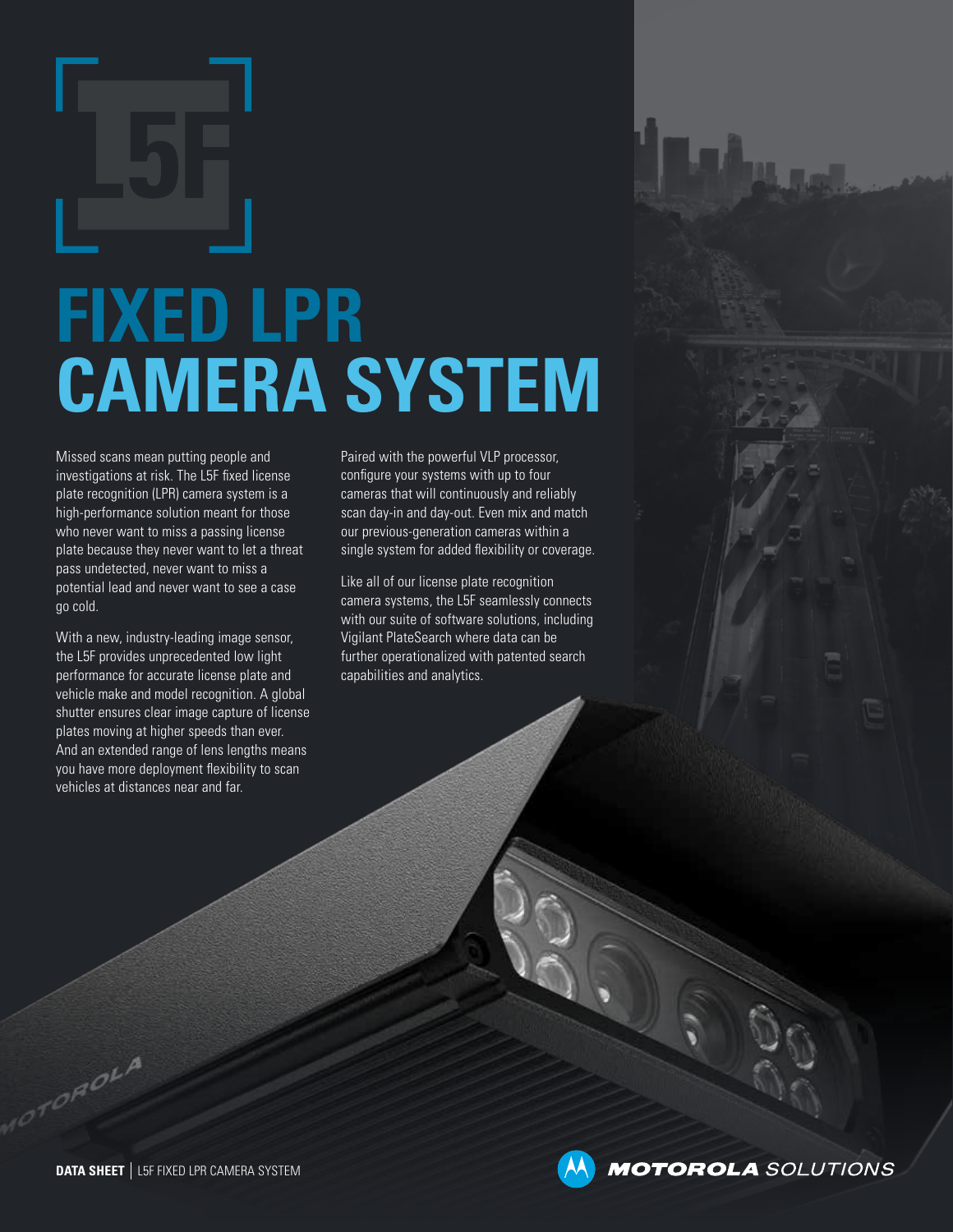



Collect license plate, make and model information even on vehicles moving at the highest speeds and in the darkest conditions.



With a processor that supports up to four cameras scanning at up to 60 FPS each, you can be confident no vehicle passes unseen.



Rely on a flexible system that can be built to meet your exact needs with a variety of camera options and high-powered processing.



Stay in the know with a system that is always up-to-date and will work as long and as hard as you do, in rain or shine, wind or snow.



Go beyond basic alerts and searches with patented analytics and complete control over your data retention and sharing.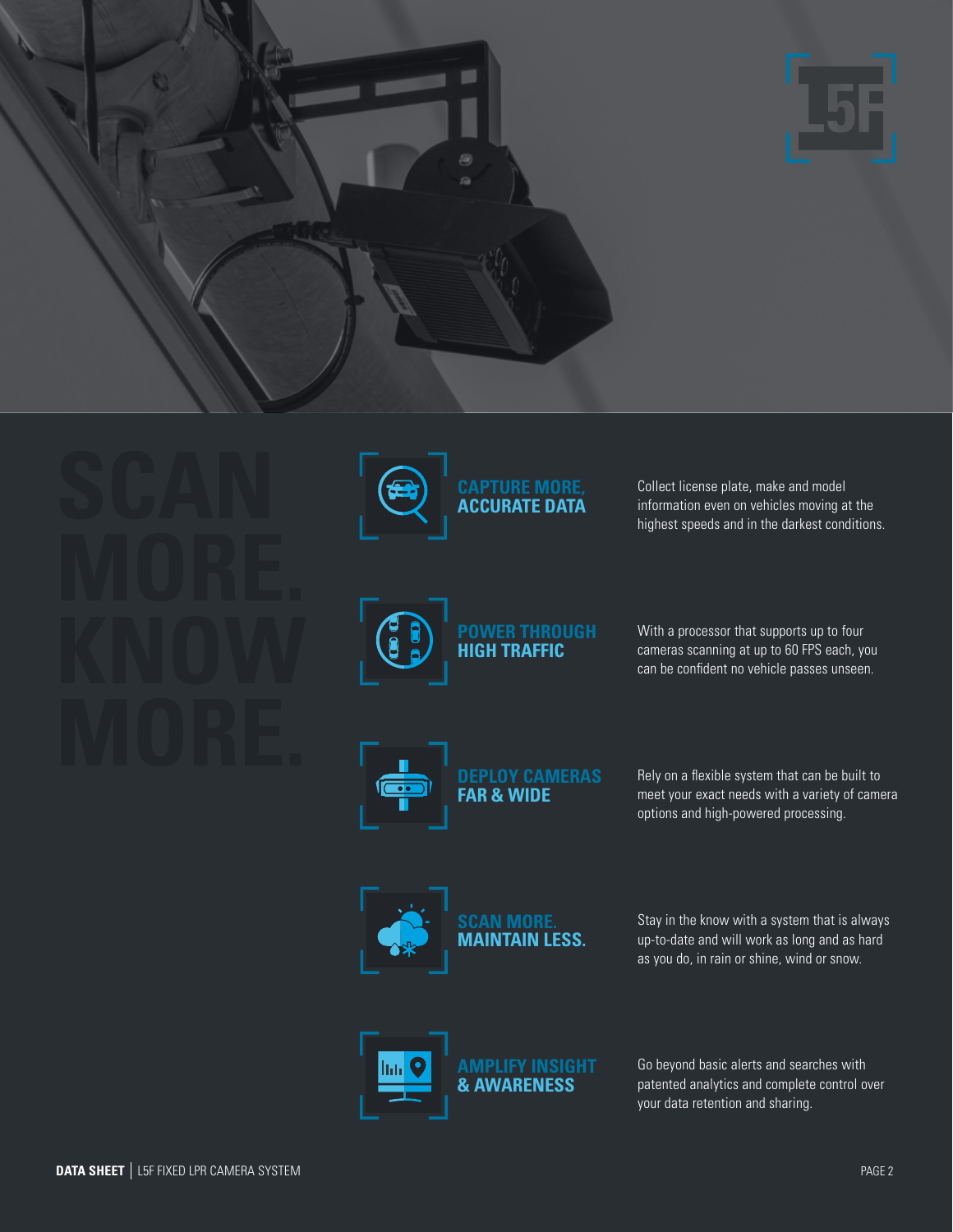

### **L5F LICENSE PLATE READER**



#### **KEY SPECIFICATIONS**

| <b>CAMFRA</b>                  |                                               |                                   |
|--------------------------------|-----------------------------------------------|-----------------------------------|
| <b>Focal Length</b>            | <b>Capture Distance</b>                       | <b>Capture Range*</b>             |
| 8mm                            | 14 ft                                         | $6 - 27$ ft                       |
| 16 <sub>mm</sub>               | 40 ft                                         | $25 - 55$ ft                      |
| 25 <sub>mm</sub>               | 70 ft                                         | $55 - 85$ ft                      |
| 35 <sub>mm</sub>               | 95 ft                                         | 85 - 105 ft                       |
| 50 <sub>mm</sub>               | 115 ft                                        | 105 - 125 ft                      |
| <b>OPTICS</b>                  |                                               |                                   |
| Window                         | Shatterproof window                           |                                   |
| Resolution                     | 1440x1080 Monochrome<br>global shutter        | 1400x1080 Color<br>global shutter |
| Capture speed maximum          | 150 mph (241 kph)                             |                                   |
| <b>Pulsed LED illumination</b> | Zero lux environments 850nm and 750nm options |                                   |
| <b>VIDEO STREAMING</b>         |                                               |                                   |
| <b>ONVIF</b> compliant         | H.264/H.265, M JPEG                           |                                   |
| <b>HOUSING</b>                 |                                               |                                   |
| Size.                          | 6.9 x 6.5 x 2 in (175 x 165 x 51 mm)          |                                   |
| Mounting                       | 3-axis precision aim lock                     |                                   |
| Color                          | Matte black                                   |                                   |
| Weight                         | 3.5 lbs (1.59 kgs)                            |                                   |

| <b><i>ENVIRONMENTAL</i></b>            |                                                                          |  |
|----------------------------------------|--------------------------------------------------------------------------|--|
| Environmental protection<br>protection | IP68 / NEMA4 compliant                                                   |  |
| Operational temperature                | -40°F to 140°F (-40°C to 65°C)                                           |  |
| Connector                              | IP67 rated                                                               |  |
| <b>FLECTRICAL</b>                      |                                                                          |  |
| Power consumption                      | 12.95W nominal                                                           |  |
| Input voltage                          | POE (IEEE802.3 af PD)                                                    |  |
| <b>CABLE MANAGEMENT</b>                |                                                                          |  |
| Cable length                           | Up to 328 ft (100 m)                                                     |  |
| Type                                   | Cat6 STP 22-24 AWG                                                       |  |
| Connector                              | 10 pin circular- all-weather, impact resistant                           |  |
| <b>CAMERA ACCESSORIES</b>              |                                                                          |  |
| Part #                                 | Contact your sales representative for camera accessories<br>part numbers |  |
| Description                            | Single Fixed Camera Mount/Bracket                                        |  |

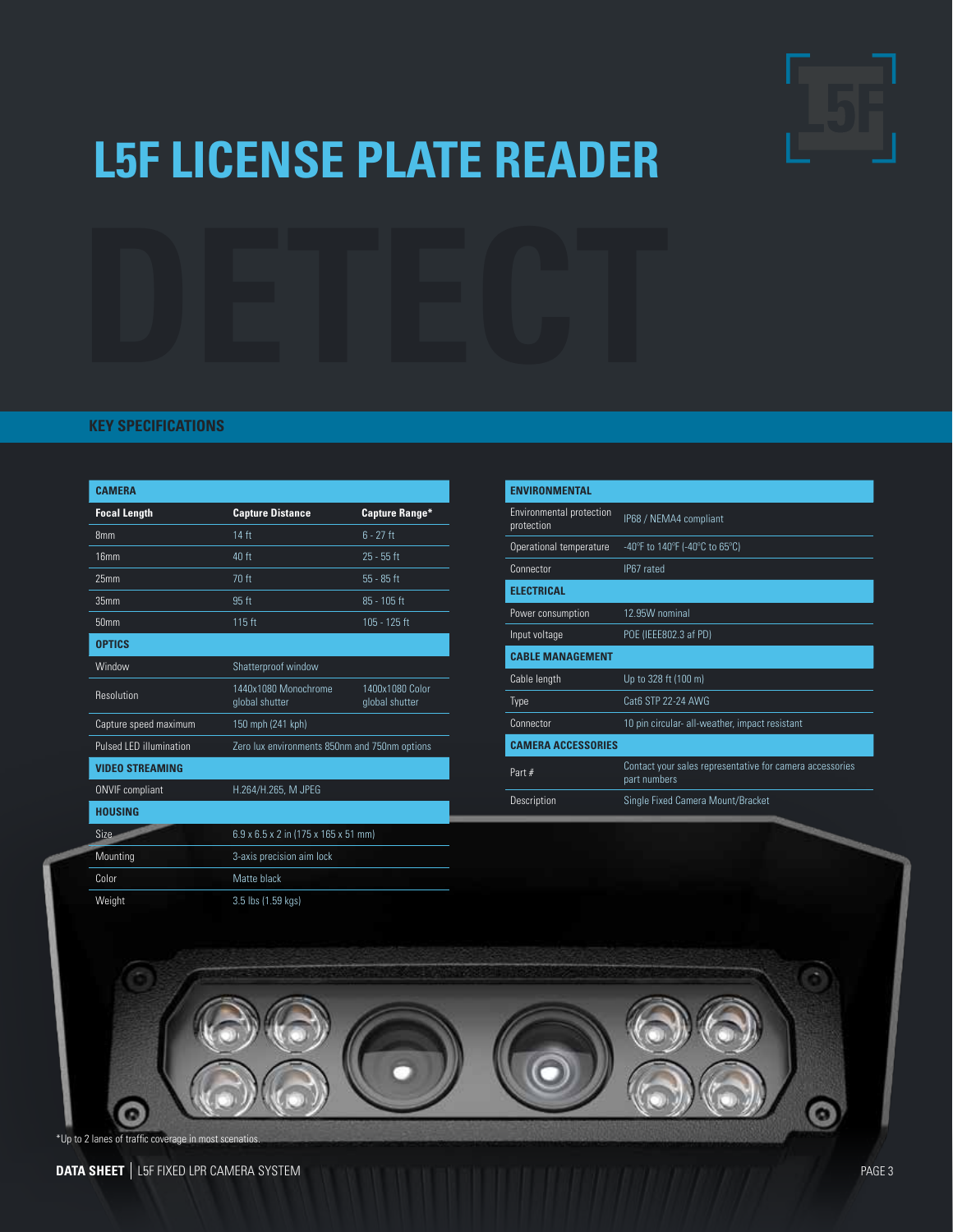

### **VLP PROCESSOR**

#### **KEY SPECIFICATIONS**

| <b>SYSTEM</b>            |                                                                                                                  |  |
|--------------------------|------------------------------------------------------------------------------------------------------------------|--|
| CPU                      | Intel Gen8 Core i7-8700T (12M Cache 2.4GHz<br>up to 4.0GHz)                                                      |  |
| Memory                   | 2 x 8GB DDR4 2400 MHz SO-DIMM                                                                                    |  |
| <b>LAN</b> chipset       | 9 x Intel i210-AT and 1 x i219 (iAMT9.5 w/ i5, i7 only) Gb/s<br>Ethernet Controllers Onboard Support PXE and WOL |  |
| $1/0$                    |                                                                                                                  |  |
| Serial port              | 3 x RS 232/422/485 (Auto direction control)                                                                      |  |
| USB port                 | 4 x USB 3 0 Ports                                                                                                |  |
| <b>IAN</b>               | 10 x RJ45 Ports for GbE (Optional for M12 connector and 8 x<br>PoE total Max. 120W)                              |  |
| Video port               | 3 x DP Ports                                                                                                     |  |
| Wi-Fi adapter            | 802.11n/g/b                                                                                                      |  |
| 4G LTE / GPS             | Sierra Wireless EM7511 dual SIM card support                                                                     |  |
| <b>POWER REQUIREMENT</b> |                                                                                                                  |  |
| Power input              | 12V AC                                                                                                           |  |
| Power protection         | Automatic recovery and short circuit protection                                                                  |  |
| Power management         | Remote/ignition connection to toggle power                                                                       |  |
| Power off control        | Power off delay time setting by BIOS and software                                                                |  |
| <b>SOFTWARE</b>          |                                                                                                                  |  |

| <b>GRAPHICS</b>             |                                                                                                     |  |
|-----------------------------|-----------------------------------------------------------------------------------------------------|--|
| Graphics                    | Intel <sup>®</sup> UHD Graphics 630                                                                 |  |
| Resolution                  | Max Resolution (DP): 4096 x 2304 @ 60Hz                                                             |  |
| <b>STORAGE</b>              |                                                                                                     |  |
| Type                        | 2 x 2.5" Drive Bay for SATA Type HDD/SSD RAID 0, 1,<br>51 x mSATA                                   |  |
| <b><i>ENVIRONMENTAL</i></b> |                                                                                                     |  |
| Operational temperature     | -40°F - 158°F (-40°C - 70°C), ambient w/0.6m/s airflow                                              |  |
| Storage temperature         | -40°F - 176°F (-40°C - 80°C)                                                                        |  |
| Relative humidity           | 10% RH - 90% RH (non-condensing)                                                                    |  |
| Vibration (random)          | EC60068-2-64, random, 2.5G @ 5~500Hz,1hr/axis<br>with SSD                                           |  |
| Vibration operating         | MIL-STD-810G, Method 514.6, Procedural, Category 4                                                  |  |
| <b>Shock</b>                | Operating: MIL-STD-810G, Method 516.6, Procedure I,<br>Trucks and semi-trailers=15G (11ms) with SSD |  |
| Certifications              | CE, FCC Class A, E13                                                                                |  |
| <b>MECHANICAL</b>           |                                                                                                     |  |
| Construction                | Polycarbonate                                                                                       |  |
| Mounting                    | Wall or pole mount                                                                                  |  |
| Weight                      | 34.5 lbs (15.65 kgs)                                                                                |  |
| Dimensions                  | 14.02 x 12.01 x 7.01 in (356 x 305 x 178 mm)                                                        |  |

Operating System Ubuntu 18.04 64-bit

ര

DC-IN 9V - 48V For fixed camera configurations, the VLP Processor is shipped and contained within a ready-to-install communications box for ease of deployment and added protection. Power input, construction, mounting and dimensions apply to the communications box while weight takes into account the fully configured box with the VLP Processor and wiring within.

 $\bullet$ 

 $\Box$   $\rightarrow$   $\rightarrow$ 

**DATA SHEET** | L5F FIXED LPR CAMERA SYSTEM **PAGE 4**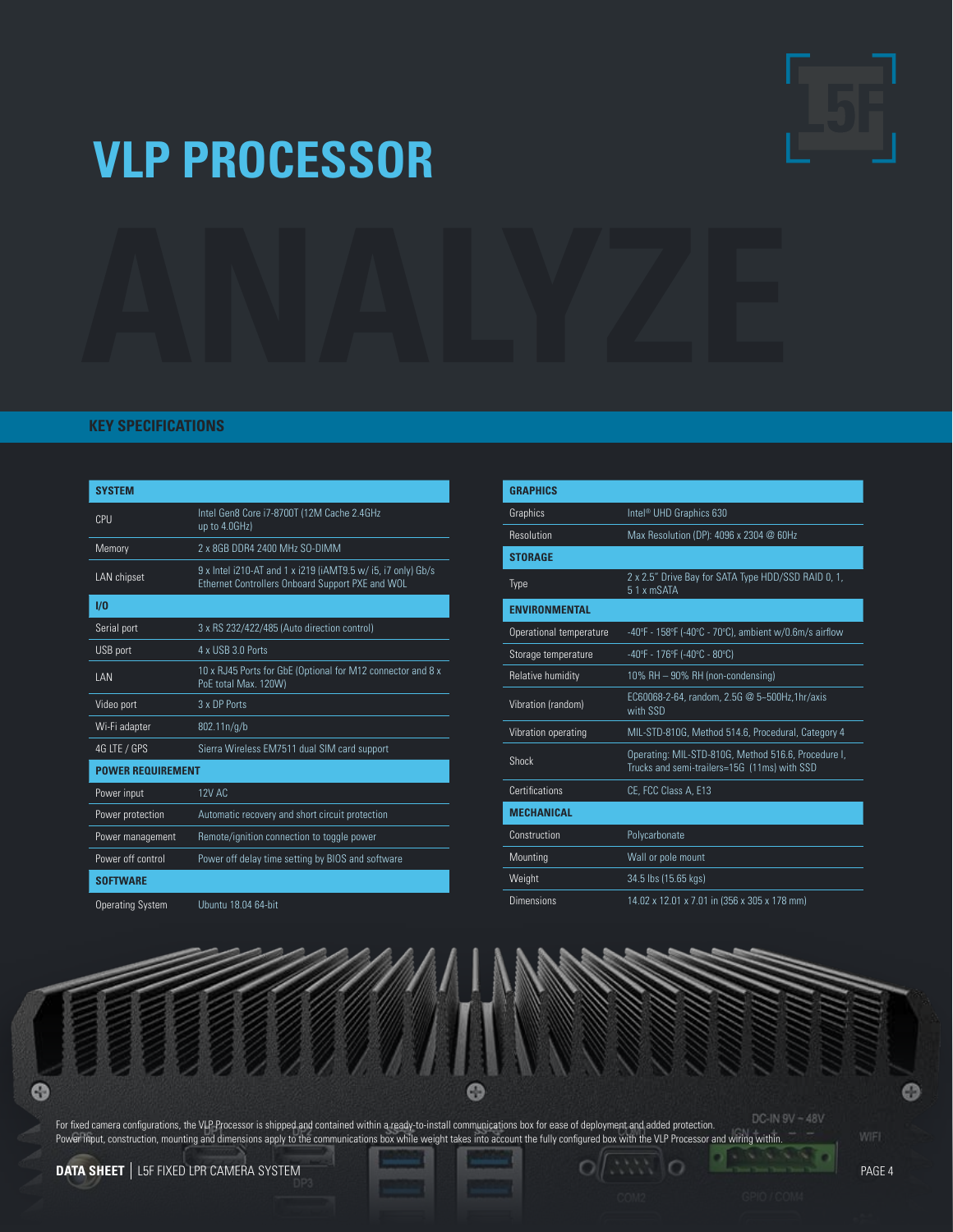

## **TARGET ALERT SERVICE (TAS)**

#### **KEY SPECIFICATIONS**

|                         | <b>MINIMUM HARDWARE REQUIREMENTS</b>                                                           | RECOMMENDED HARDWARE REQUIREMENTS                                                     |
|-------------------------|------------------------------------------------------------------------------------------------|---------------------------------------------------------------------------------------|
| <b>HARDWARE</b>         |                                                                                                |                                                                                       |
| Processor               | Intel(R) Core(TM) i3-4150 CPU @ 3.50GHz 3.50GHz                                                | Intel(R) Core(TM) i7-4770 CPU @ 3.40GHz 3.39GHz                                       |
| Memory                  | 8GB                                                                                            | 16GB                                                                                  |
| <b>Hard Drive</b>       | 256GB                                                                                          | 500GB                                                                                 |
| <b>SOFTWARE</b>         |                                                                                                |                                                                                       |
| <b>Operating System</b> | MS Windows 10 (Professional Version - 64 bit),<br>Win 8.1. Windows Server 2012 RC2, 2016, 2019 | MS Windows 10 (Professional Version - 64 bit),<br>Windows Server 2012 RC2, 2016, 2019 |
| <b>NETWORK</b>          |                                                                                                |                                                                                       |
| Ports Utilized          | CDFS Socket: 1234<br>LEARN, CDMS: TCP Port 80, 443 (Wireless to LEARN)                         | CDFS Socket: 1234<br>LEARN, CDMS: TCP Port 80, 443 (Wireless to LEARN)                |
| Network Card            | 1.0 Gbps integrated NIC (no USB adapter)                                                       | 1.0 Gbps integrated NIC (no USB adapter)                                              |